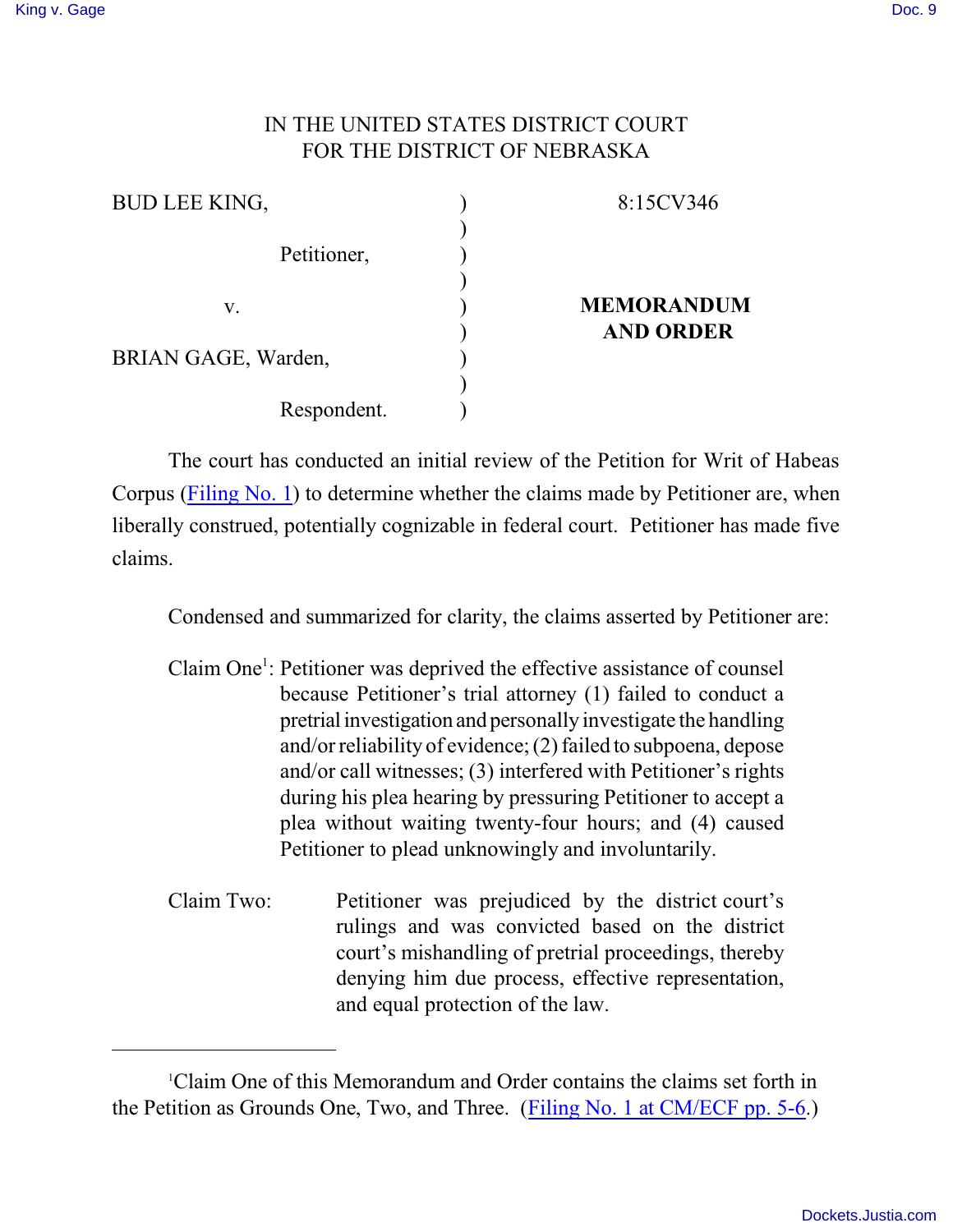| Claim Three: | Petitioner was deprived the effective assistance of<br>counsel because Petitioner's appellate counsel did<br>not preserve appealable issues as requested, including<br>the issues of judicial abuse, ineffective assistance of<br>trial counsel, and double jeopardy. |
|--------------|-----------------------------------------------------------------------------------------------------------------------------------------------------------------------------------------------------------------------------------------------------------------------|
| Claim Four:  | Petitioner was convicted based on insufficient<br>evidence and/or through mishandling of evidence.                                                                                                                                                                    |

Claim Five: Petitioner is actually innocent.

Liberally construed, the court preliminarily decides that all five of Petitioner's claims are potentially cognizable in federal court. However, the court cautions that no determination has been made regarding the merits of these claims or any defenses thereto or whether there are procedural bars that will prevent Petitioner fromobtaining the relief sought.

Petitioner has also filed a Motion for Appointment of Counsel. [\(Filing No. 5](https://ecf.ned.uscourts.gov/doc1/11313362930).) "[T]here is neither a constitutional nor statutory right to counsel in habeas proceedings; instead, [appointment] is committed to the discretion of the trial court." *[McCall v.](http://westlaw.com/find/default.wl?ft=Y&referencepositiontype=S&rs=btil2.0&rp=%2ffind%2fdefault.wl&serialnum=1997118637&fn=_top&referenceposition=756&findtype=Y&vr=2.0&db=0000506&wbtoolsId=1997118637&HistoryType=F) Benson*[, 114 F.3d 754, 756 \(8th Cir. 1997\)](http://westlaw.com/find/default.wl?ft=Y&referencepositiontype=S&rs=btil2.0&rp=%2ffind%2fdefault.wl&serialnum=1997118637&fn=_top&referenceposition=756&findtype=Y&vr=2.0&db=0000506&wbtoolsId=1997118637&HistoryType=F). As a general rule, counsel will not be appointed unless the case is unusually complex or the petitioner's ability to investigate and articulate the claims is unusually impaired or an evidentiary hearing is required. *See, e.g., Morris v. Dormire*[, 217 F.3d 556, 558-59 \(8th Cir. 2000\)](http://westlaw.com/find/default.wl?ft=Y&referencepositiontype=S&rs=btil2.0&rp=%2ffind%2fdefault.wl&serialnum=2000393080&fn=_top&referenceposition=558&findtype=Y&vr=2.0&db=0000506&wbtoolsId=2000393080&HistoryType=F), *cert. denied*, 531 U.S. 984 (2000); *Hoggard v. Purkett*[, 29 F.3d 469, 471 \(8th Cir. 1994\)](http://westlaw.com/find/default.wl?ft=Y&referencepositiontype=S&rs=btil2.0&rp=%2ffind%2fdefault.wl&serialnum=1994149948&fn=_top&referenceposition=471&findtype=Y&vr=2.0&db=0000506&wbtoolsId=1994149948&HistoryType=F). *See also* Rule 8(c) of the *Rules Governing Section 2254 Cases in the United States District Courts* (requiring appointment of counsel if an evidentiary hearing is warranted). The court has carefully reviewed the record and finds there is no need for the appointment of counsel at this time.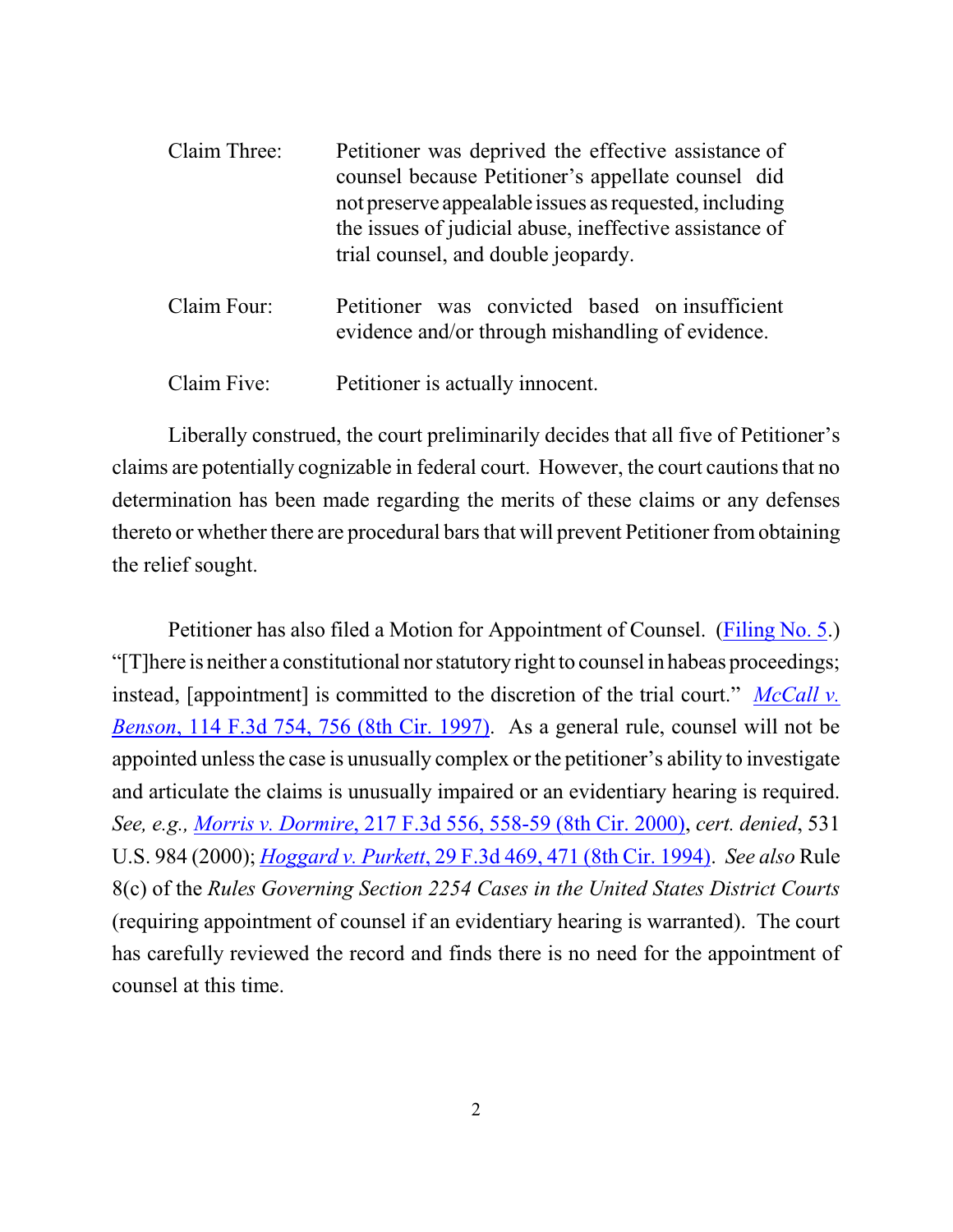## IT IS THEREFORE ORDERED that:

1. Upon initial review of the Petition ([Filing No. 1](https://ecf.ned.uscourts.gov/doc1/11313362910)), the court preliminarily determines that Petitioner's claims are potentially cognizable in federal court.

2. Petitioner's Motion for Appointment of Counsel [\(Filing No. 5](https://ecf.ned.uscourts.gov/doc1/11313362930)) is denied without prejudice to reassertion.

3. The clerk of the court is directed to mail copies of this Memorandum and Order and the habeas corpus petition to Respondent and the Nebraska Attorney General by regular first-class mail.

4. By **March 25, 2016**, Respondent must file a motion for summary judgment or state court records in support of an answer. The clerk of the court is directed to set a pro se case management deadline in this case using the following text: **March 25, 2016**: deadline for Respondent to file state court records in support of answer or motion for summary judgment.

5. If Respondent elects to file a motion for summary judgment, the following procedures must be followed by Respondent and Petitioner:

- A. The motion for summary judgment must be accompanied by a separate brief, submitted at the time the motion is filed.
- B. The motion for summary judgment must be supported by any state court records that are necessary to support the motion. Those records must be contained in a separate filing entitled: "Designation of State Court Records in Support of Motion for Summary Judgment."

3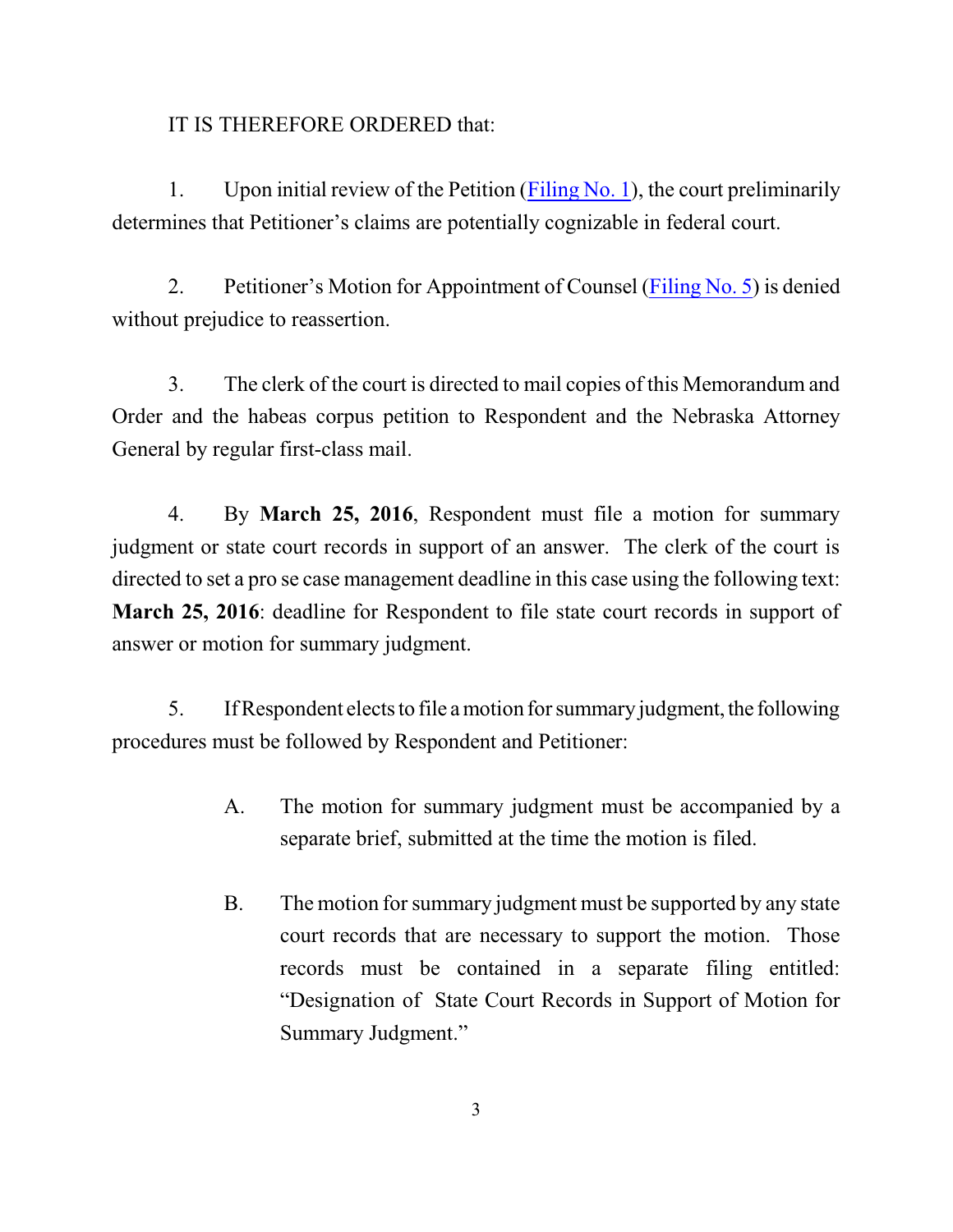- C. Copies of the motion for summary judgment, the designation, including state court records, and Respondent's brief must be served on Petitioner *except* that Respondent is only required to provide Petitioner with a copy of the specific pages of the record that are cited in Respondent's brief. In the event that the designation of state court records is deemed insufficient by Petitioner, Petitioner may file a motion with the court requesting additional documents. Such motion must set forth the documents requested and the reasons the documents are relevant to the cognizable claims.
- D. No later than 30 days following the filing of the motion for summary judgment, Petitioner must file and serve a brief in opposition to the motion for summary judgment. Petitioner may not submit other documents unless directed to do so by the court.
- E. No later than 30 days after Petitioner's brief is filed, Respondent must file and serve a reply brief. In the event that Respondent elects not to file a reply brief, he should inform the court by filing a notice stating that he will not file a reply brief and that the motion is therefore fully submitted for decision.
- F. If the motion for summary judgment is denied, Respondent must file an answer, a designation and a brief that complies with terms of this order. (*See* the following paragraph.) The documents must be filed no later than 30 days after the denial of the motion for summary judgment. **Respondent is warned that failure to file an answer, a designation and a brief in a timely fashion may result in the imposition of sanctions, including Petitioner's release.**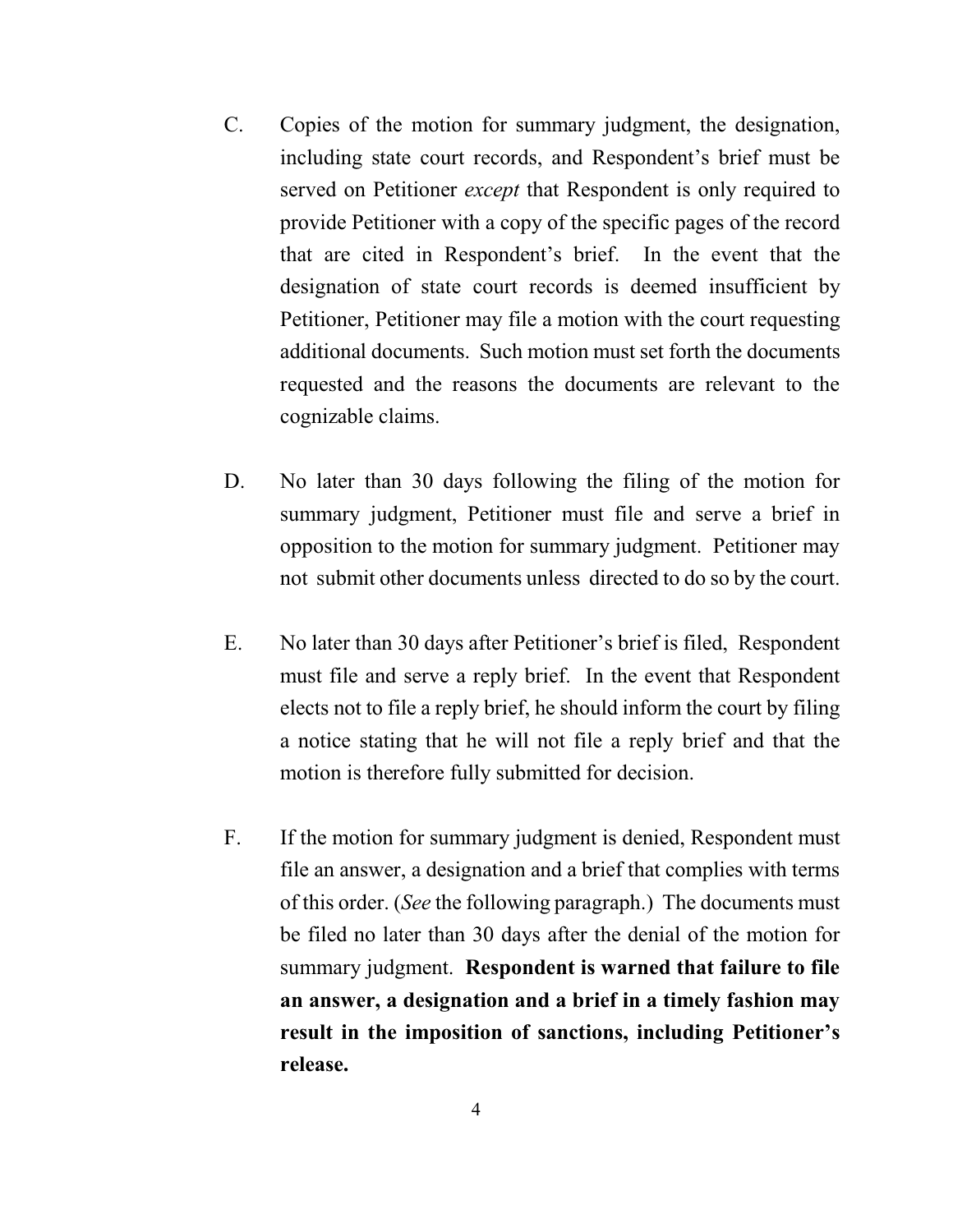6. If Respondent elects to file an answer, the following procedures must be followed by Respondent and Petitioner:

- A. By **March 25, 2016,** Respondent must file all state court records that are relevant to the cognizable claims. *See*, *e.g.*, Rule 5(c)-(d) of the *Rules Governing Section 2254 Cases in the United States District Courts*. Those records must be contained in a separate filing entitled: "Designation of State Court Records in Support of Answer."
- B. No later than 30 days after the relevant state court records are filed, Respondent must file an answer. The answer must be accompanied by a separate brief, submitted at the time the answer is filed. Both the answer and the brief must address all matters germane to the case including, but not limited to, the merits of Petitioner's allegations that have survived initial review, and whether any claim is barred by a failure to exhaust state remedies, a procedural bar, non-retroactivity, a statute of limitations, or because the petition is an unauthorized second or successive petition. *See*, *e.g.*, Rules 5(b) and 9 of the *Rules Governing Section 2254 Cases in the United States District Courts*.
- C. Copies of the answer, the designation, and Respondent's brief must be served on Petitioner at the time they are filed with the court *except* that Respondent is only required to provide Petitioner with a copy of the specific pages of the designated record that are cited in Respondent's brief. In the event that the designation of state court records is deemed insufficient by Petitioner, Petitioner may file a motion with the court requesting additional documents.